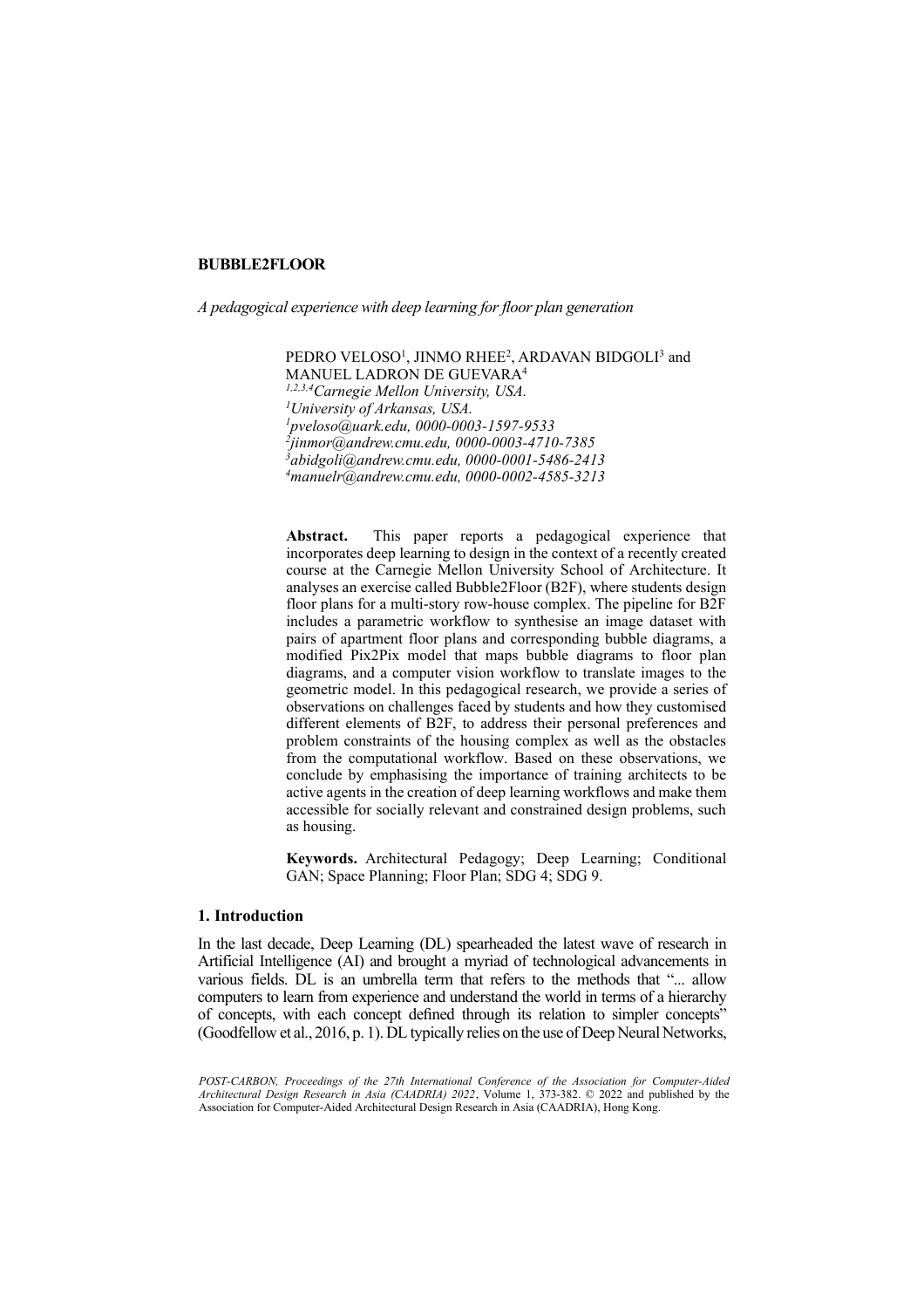namely, multi-layered models with small computational components that can infer the hierarchy of concepts related to the solution of a problem from a given dataset.

DL gained a lot of attention from the design technology community and the AEC industry and resulted in a significant number of publications, presented in newly established DL sections in AEC flagship conferences. In this paper, we describe our experience of teaching DL and generative design to architecture students, as part of a graduate-level course at the Carnegie Mellon University School of Architecture. After the initial modules of the course, where the students learned the fundamentals of DL frameworks, we introduced a generative design exercise named Bubble2Floor (B2F). B2F entails generating custom floor plan arrangements in a predefined row-house complex using Generative Adversarial Networks (GANs).

This paper adopts a pedagogical research method to develop a critical reflection on B<sub>2F</sub> and on the effectiveness of using DL as a generative method for architectural design education. The next sections consist of  $(2)$  a review of previous pedagogical initiatives that use GANs for architectural design, (3) a general description of B2F, (4) an analysis of the design development and challenges in B2F, and (5) the conclusion and discussion. We assume that the reader will be familiar with basic terminology associated with DL.

## **2. Review of Deep Learning in Architectural Education**

A large part of the research on DL for architecture is targeted at the synthesis of design representations. Initiatives that either analyse the limits of DL in design (Joyce & Nazim, 2021) or that test these ideas in an educational setting are still in their infancy. Some of the early efforts to integrate the recent bloom of DL in design pedagogy were crystallised as a series of workshops in CAAD conferences. For instance, the line-up of workshops in Smartgeometry (Sg2018 Workshops, 2018) included Fresh Eyes, where participants used various DL techniques to classify building types and predict building performance among other inquiries into DL and design. ACADIA hosted a number of workshops focused on DL and specifically GANs. Deepdesign (ACADIA Workshops, 2020), Latent Morphologies, and The Generative Game (ACADIA Workshops, 2021) all utilised a variation of GANs as a design assisting tool. The newly established platform, Digital Futures, has been the home for several workshops on the intersection of DL and design as well. For instance, Machine Intelligence in Architecture 2.0 (Tian et al., 2021) addressed various applications of GANs in 2D, 2.5D, and 3D. Throughout these venues, GANs were the most popular generative models adopted by workshop organisers and tutors.

The growing interest in the applications of DL recently found its way into a handful of universities' curriculums. During the past years, Carnegie Mellon University (USA), University of the Arts London (UK), Goldsmith University (UK), among others, integrated creative AI and ML in their course catalogues. Some architecture schools, such as the School of Architecture at Carnegie Mellon University as well as Taubman College at University of Michigan, have initiated dedicated courses to AI, ML, DL, and design. A few other schools, however, covered this topic in their existing curriculum under the broader umbrella of computational design.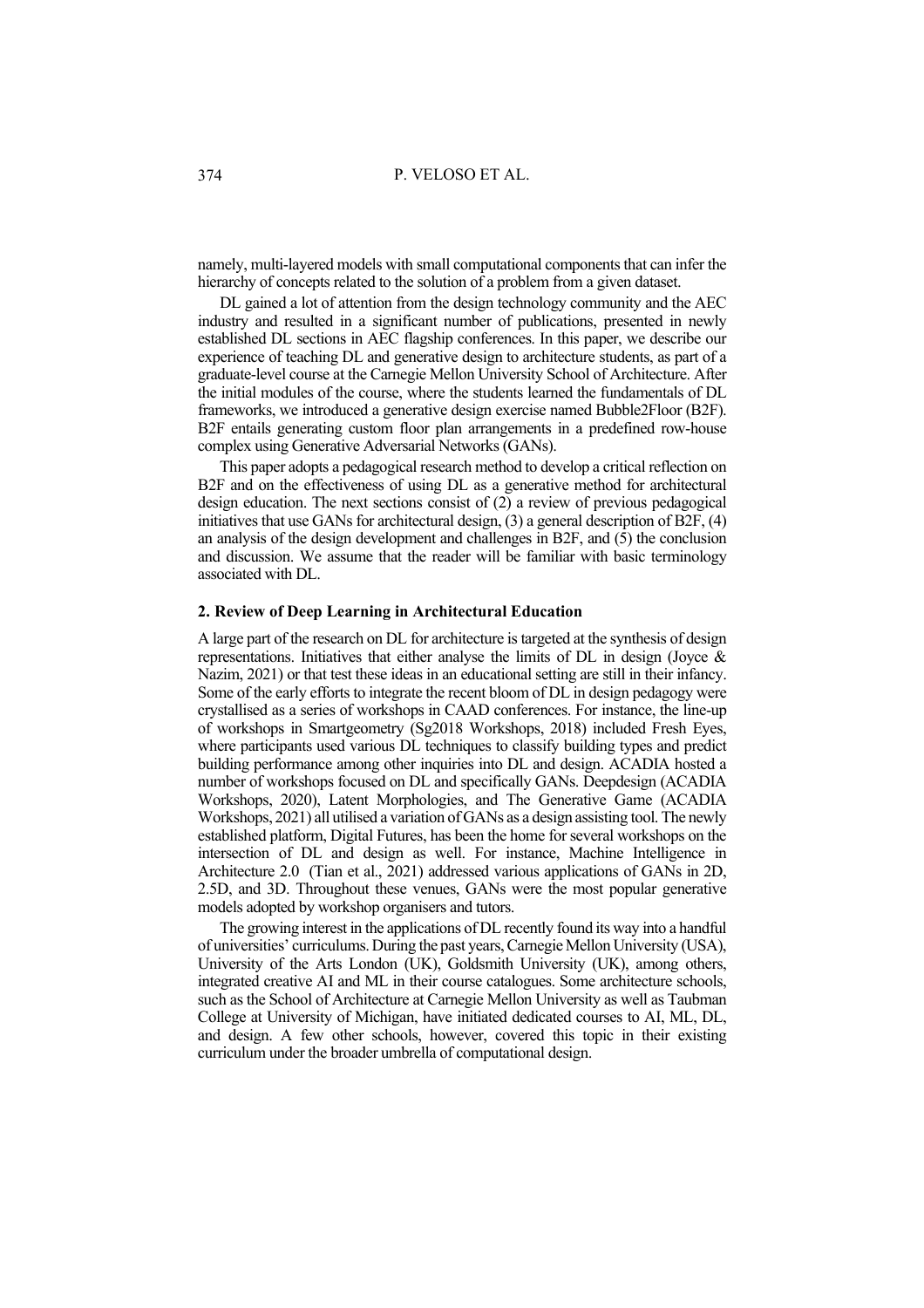## **3. Bubble2Floor (B2F)**

B2F is a design exercise that consists of generating floor plans with DL for a row-house complex of six three-story units. The first unit of the complex is used as an example to demonstrate the expected level of details in the design, while the other five units are reserved for each group of students to work on.

We designed a pipeline for B2F (Figure 1) to address the design constraints of the building layout problem based on the interaction of the designer with a well-established design representation. In this pipeline, the DL model receives bubble diagrams as input and translates them to floor plan diagrams as output. This translation is a long-standing problem, which relied on human intervention in early generative experiments (Weinzapfel & Negroponte, 1976) and on techniques based on graph embedding and triangulation (Nourian et al., 2013). Recently, this problem has been addressed with DL techniques (Nauata et al., 2020, 2021). For students to customise bubble diagrams and explore variations of floor plan designs, we divided the B2F pipeline in three parts: (3.1) data processing and synthesis, (3.2) training, and (3.3) design.



*Figure 1. Computational pipeline of B2F: data processing and synthesis, training, and design.*

#### 3.1. DATA PROCESSING AND SYNTHESIS

The dataset is based on vector-graphics annotations of LIFULL, an image-based dataset of millions of floor plan images from a real estate information service in Japan (Liu et al., 2017). We used the vectorized representation of the floor plans and programmatic labels (bedroom, restroom, bathroom, kitchen, living room, entrance, hall, corridor, stairs, balcony, washing room, etc.) as the base to generate pairs of floor plan and bubble diagrams (see Figure 1).

The floor plan diagram is defined by the original room layout polygons with black edges and fill colours associated with the programmatic labels. The way to generate bubble diagrams is converting the respective room polygons into discs of equivalent areas with the same edge and fill colour. Then, a constraint-based physics simulator removes overlapping between the discs. Based on the parameters and on the stochasticity of the simulation, this process can generate multiple bubble diagrams for the same floor plan.While both the bubble and floor plan diagrams contain information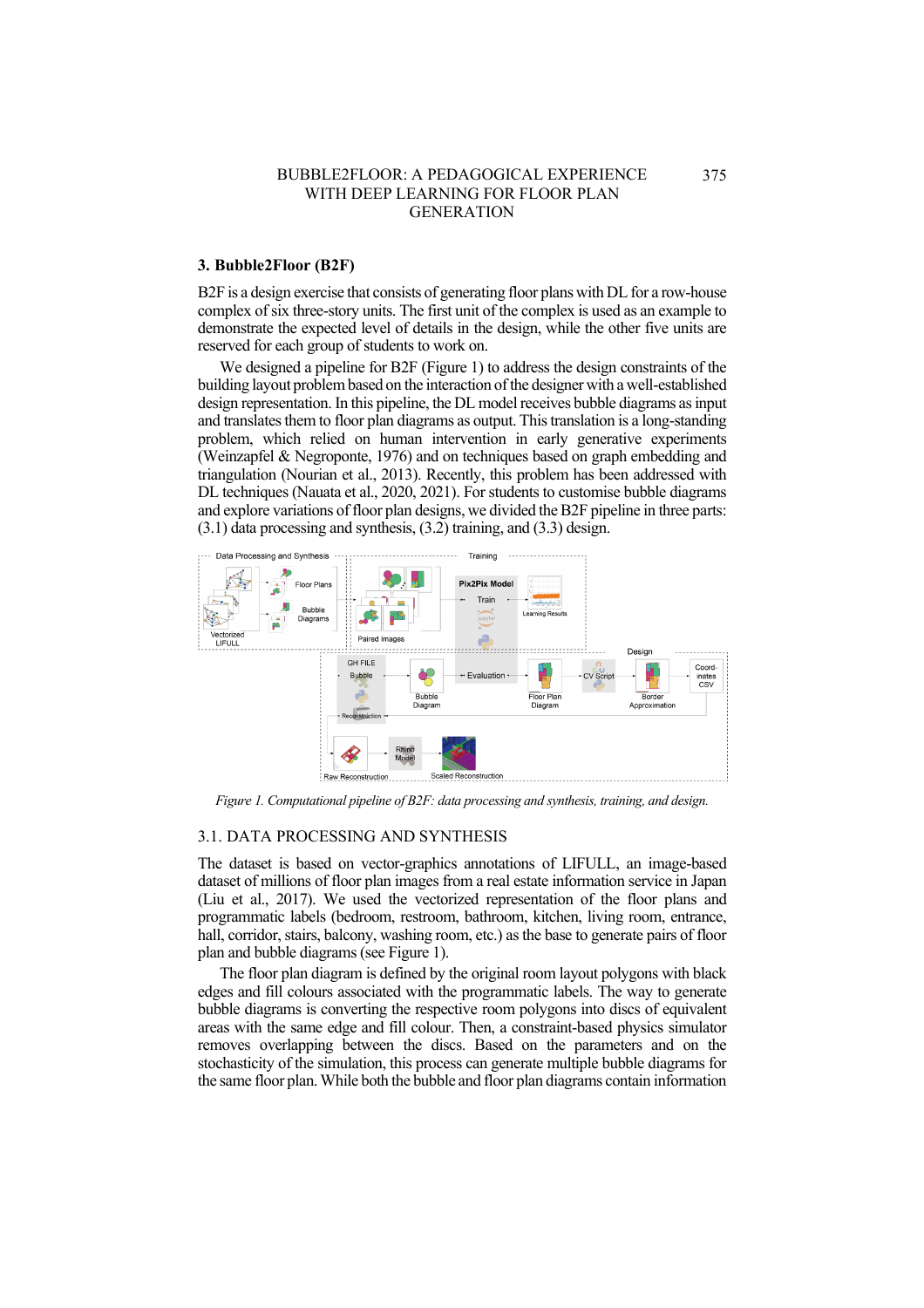related to program, area, position, and adjacencies, the floor plan diagram contains additional information about the position and room shape. Each diagram is converted into a  $256 \times 256$  PNG image file, forming a dataset of 4,987 images by pairing bubble and floor plan diagrams. The use of these two diagramsintends to display the potentials and limits of design representation and translation in early design stages.

# 3.2. THE TRAINING WORKFLOW

B2F uses a conditional GAN model named Pix2Pix (Isola et al., 2017) for image-toimage translation with paired images. Pix2Pix is a generative adversarial model that can relate conditional inputs to outputs—i.e., it uses the input images as conditional variables for generating a new image, in contrast to generating images from random noise, as in the original GAN model (Goodfellow et al., 2014). In B2F, the synthetic dataset is used to train the model to generate a floor plan diagram conditioned on a given bubble diagram. We developed a custom training workflow based on the implementation provided by (H. Kang & Jha, 2018).

Students spent one week comprehending the main concepts of conditional GANs, Pix2Pix, and the pipeline of B2F before training the model. We provided a Jupyter Notebook file to train the B2F model with the dataset through Google Colab—a cloud computing service with all required libraries and dependencies pre-installed. This notebook had the basic algorithms implemented with suggested initial settings and hyper-parameters to train the model. Also, a model pre-trained for 100 epochs was provided as the training baseline, so students could test the pipeline and refine the model with additional epochs if necessary. Some students individually trained the networks for additional epochs. Other students contributed to the development of a single model with combined training sessions. Overall, the models were trained from 200 to 500 epochs in total.

#### 3.3. DESIGN WORKFLOW

We provided a post-processing pipeline to integrate B2F into an end-to-end design workflow. This pipeline incorporates three components:

- A geometric model in Rhinoceros3D (RH) including the site and the row-house building with different housing units
- A Grasshopper (GH) definition that can generate and colour the bubble diagrams according to their program
- A computer vision script based on OpenCV library and a GH definition that can translate images to geometric partitions

After the training phase, students generated new bubble diagram images, using the provided GH file, which automatically adjusts the number, size, position, and program/colour of the bubbles in real time. The trained Pix2Pix model takes the bubble diagram, translates it into corresponding feature vectors, and synthesises a floor plan diagram as an image.

From this floor plan diagram, students can explore potential configurations for the row-house building model with two different post-processing methods: (a) rectangular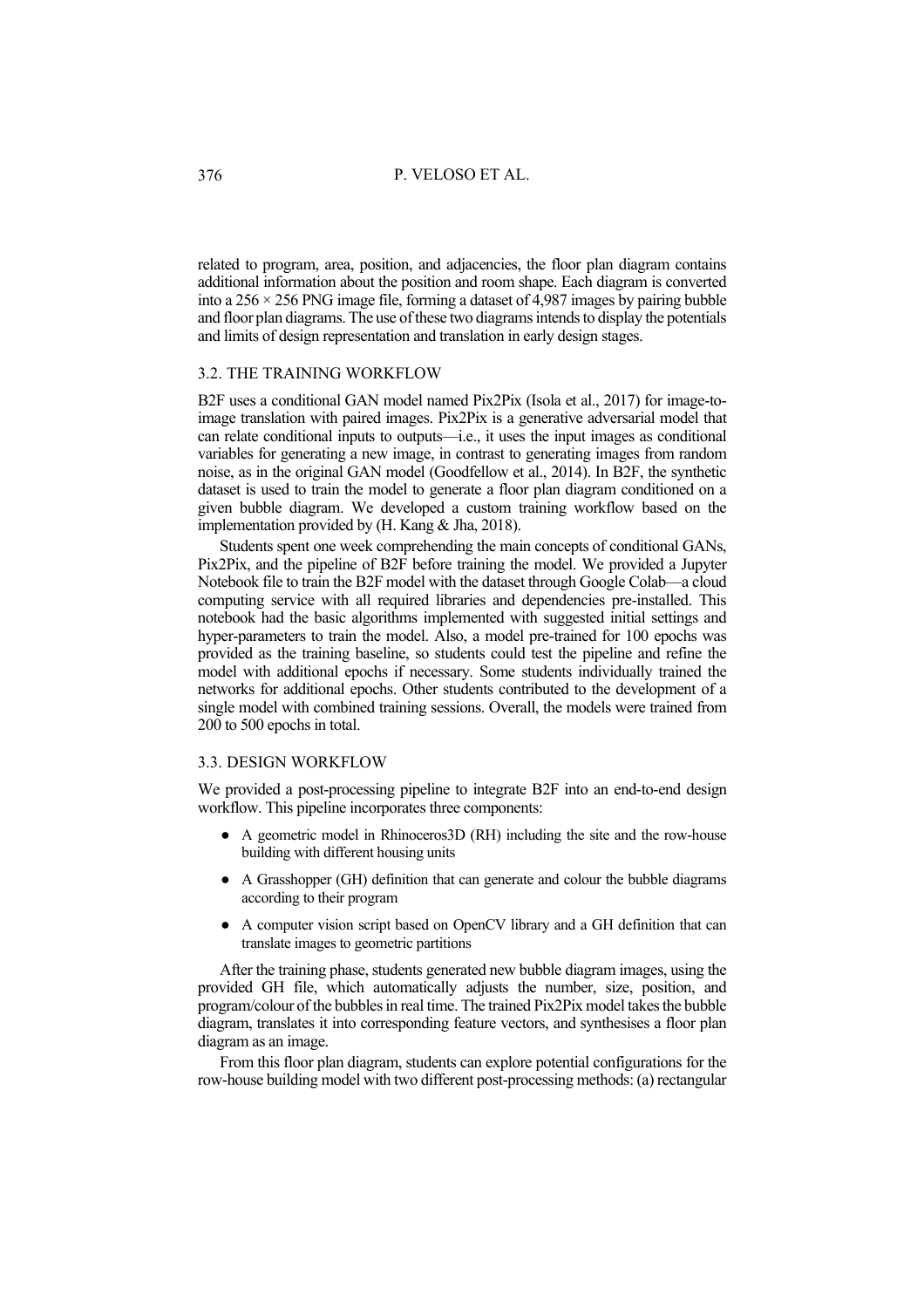approximation, and (b) coordinate clustering. In rectangular approximation, an OpenCV script tracks the borders of room partitions, approximates them into rectangular polylines, and saves their coordinates. In coordinate clustering, the script extracts point coordinates from the floor plan image. Then, a K-means clustering algorithm is used to cluster these point coordinates based on the number of clusters defined by the designer (Figure 2). This process reinforces the presence of axes and orthogonal wall partitions parameterized by the designer.

Students completed the design of the unit by adding openings and stairs to wall partitions in the RH file. Each student repeated this process for each floor to complete designing the house unit. At the end, we collected the five different units and merged them into the row house in RH (Figure 3).



*Figure 2. Floor plan generation from bubble diagrams with the rectangular approximation and coordinate clustering methods.*



*Figure 3. Axonometric models of a row house designed in the B2F exercise.*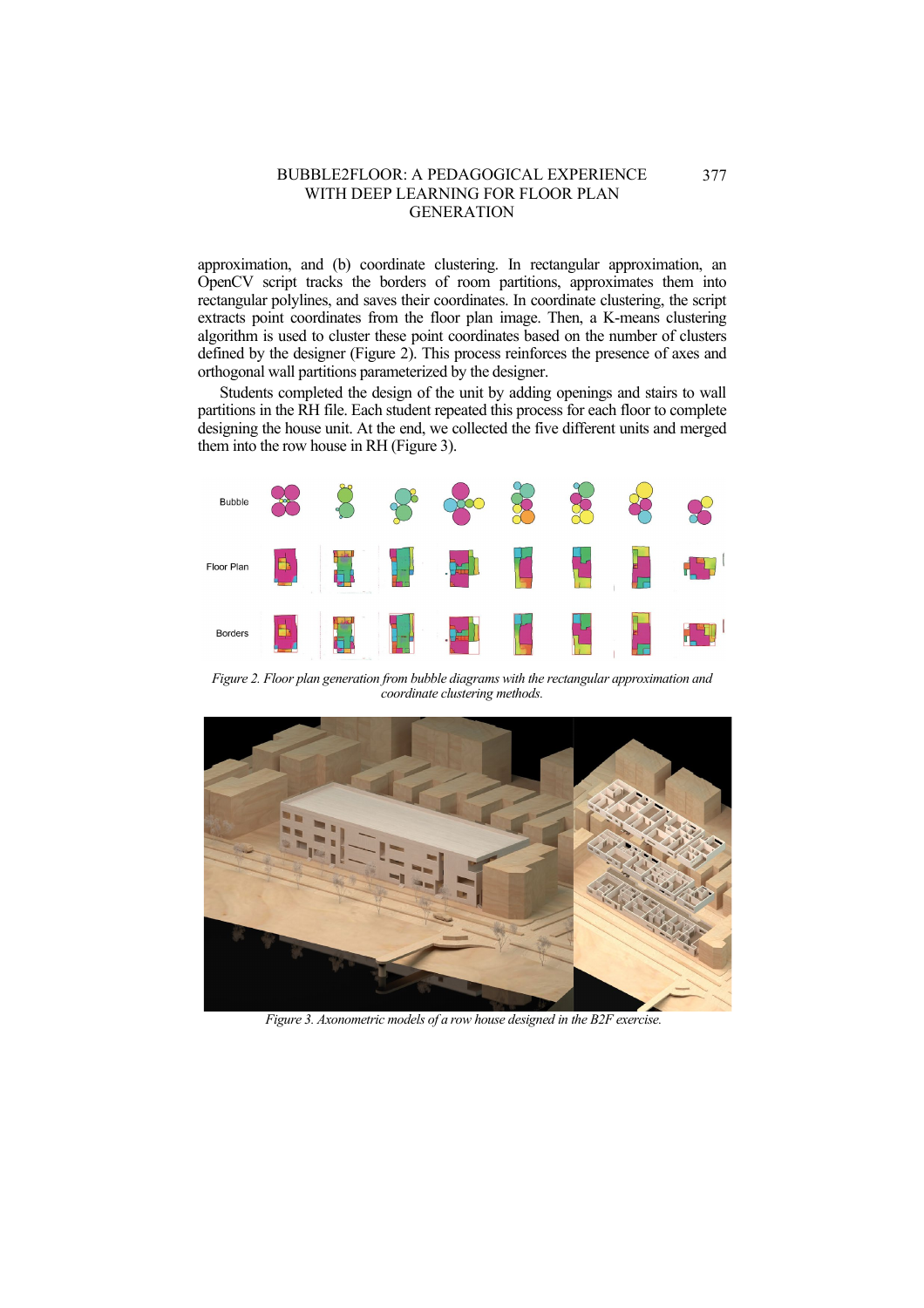## **4. Analysis**

#### 4.1. DESIGN

In this section, we examine two design cases from the students' work (Figure 4) and review interesting observations and challenges that they faced during the exercise. As we conducted this study over two consecutive semesters, each case is selected from one of the two cohorts of the class.



*Figure 4. Two design cases from the Bubble2Floor exercise with different post-processing methods.* 

In case 1, students used the rectangular approximation method to reconstruct floor diagram images to 3D models. The design has an entrance facing the main street, one large living room on the first floor, four bedrooms on the second and third floors, and stairs at the same location of each floor. In case 2, students used the point clustering method for reconstruction. The design has two main entrances, one for a studio on the first floor and another for a two-bedroom apartment on the second and third floors. The apartment has two balconies facing the main street on the second and third floors.

In both cases, the translation between bubble to floor diagram works according to colour codes and relationships. For example, the bubble diagram for the second floor in case 1 has two large magenta discs at the top and bottom of the image, bracing small, partitioned spaces corresponding to smaller discs with yellow, green, and light blue colours. The adjacencies between discs are preserved in the respective floor plan.

We can find some graphical differences between the cases. The floor plan diagrams in case 1 seem to have more vivid edges and sharper corners, compared to case 2, which has rounded corners. Students in case 1 and 2 trained their Pix2Pix model for 200 and 500 epochs respectively. With 500 epochs, the model seems to overfit the training data and does not generalize well to the new bubble diagrams, which results in irregular floor plan edges.

The translation from floor plans into 3D models requires manual adjustments due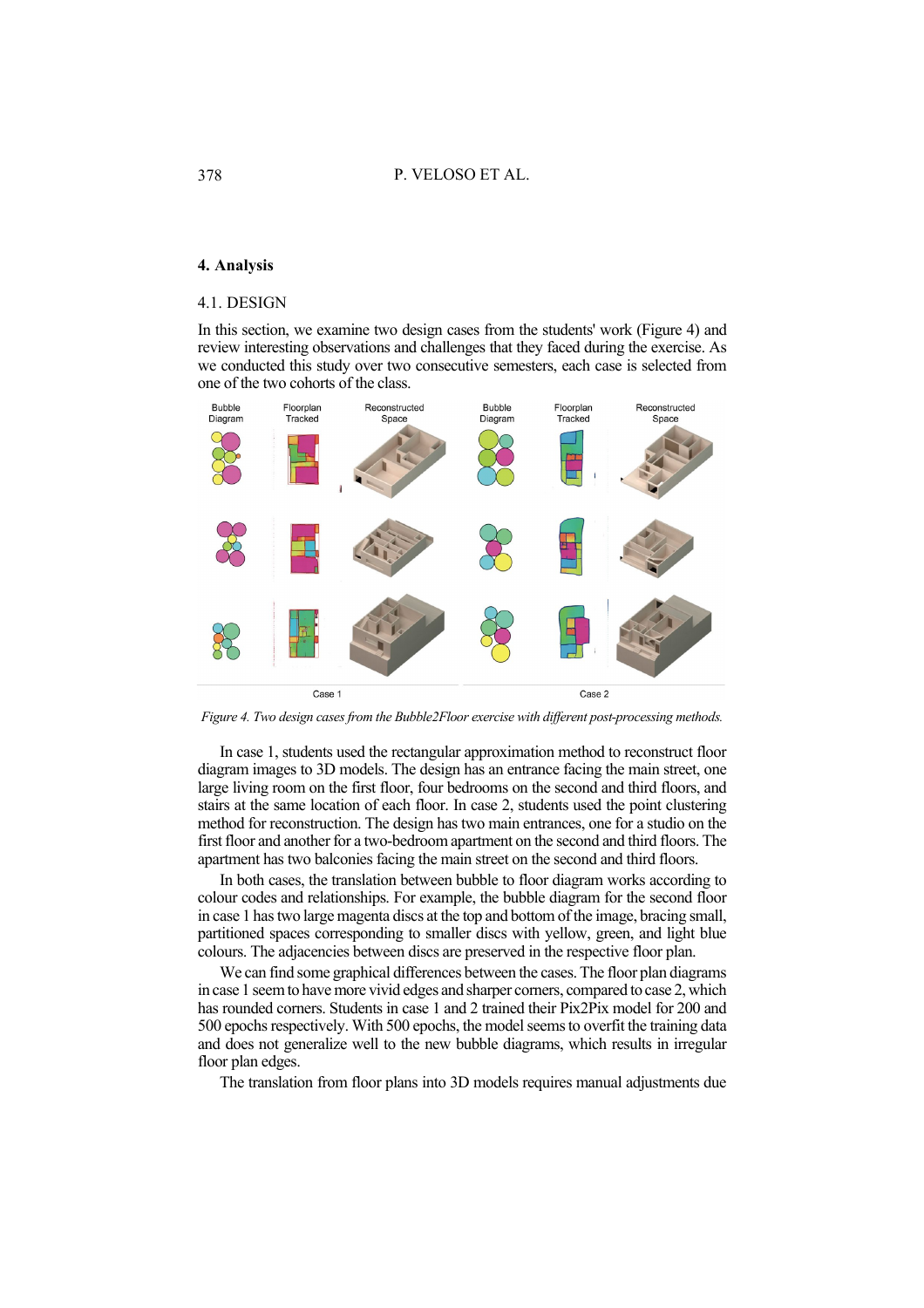to (a) the different scale between the apartments in the dataset and the target footprint of B2F, and (b) the exploration of spatial patterns that were not well-represented in the training set. Students approached this step in different ways. In case 1, students tried to keep the original information of the extracted partition from floor plan diagrams as much as they could. Thereby, they removed the unintended programmatic elements that appeared on the floor plan diagrams but kept the main organisation from the bubble diagrams. Meanwhile, in case 2, students manually edited the synthesised floor plans to reinforce the practicality of the layout.

Students also had different stances on the DL method. In case 1, they expected an almost fully automated process—i.e., if users input a bubble diagram, the pipeline should generate a functional layout. As a result, they expressed their frustration as they had to play with different steps of the pipeline. Conversely, in case 2, students acknowledged the imprecision and the limitations of the workflow as part of the exercise, so they opted for exploring emerging and unexpected architectural designs. For instance, they subverted the original bubble diagram representation by adding overlapping discs to generate courtyards in the floor plan (Figure 5).



*Figure 5. Examples of overlapping discs to create courtyards in a floor plan diagram.*

We observed that the different approaches between case 1 and 2 were aligned with the pedagogical decisions made by the instructors. In the first semester, we guided students to individually train their models and provided a Python script to apply rectangular approximation. Rectangular approximation provides a limited level of control for the designer during post-processing and limits the floor plan configurations to mosaics of axis-aligned rectangles. In contrast, in the second semester, we allowed students to collectively train the models and provided a script that relies on coordinate clustering to post-process the layout. These enabled students to explore more expressive and varied floor plan configurations from the same floor plan image synthesised by the Pix2Pix model.

## 4.2. DATA REPRESENTATION AND SYNTHESIS

Currently, the type of representation and the dataset in the exercise were defined by the instructors before students developed their own projects. This approach was wellreceived by students as it enabled them to concentrate on learning and using the B2F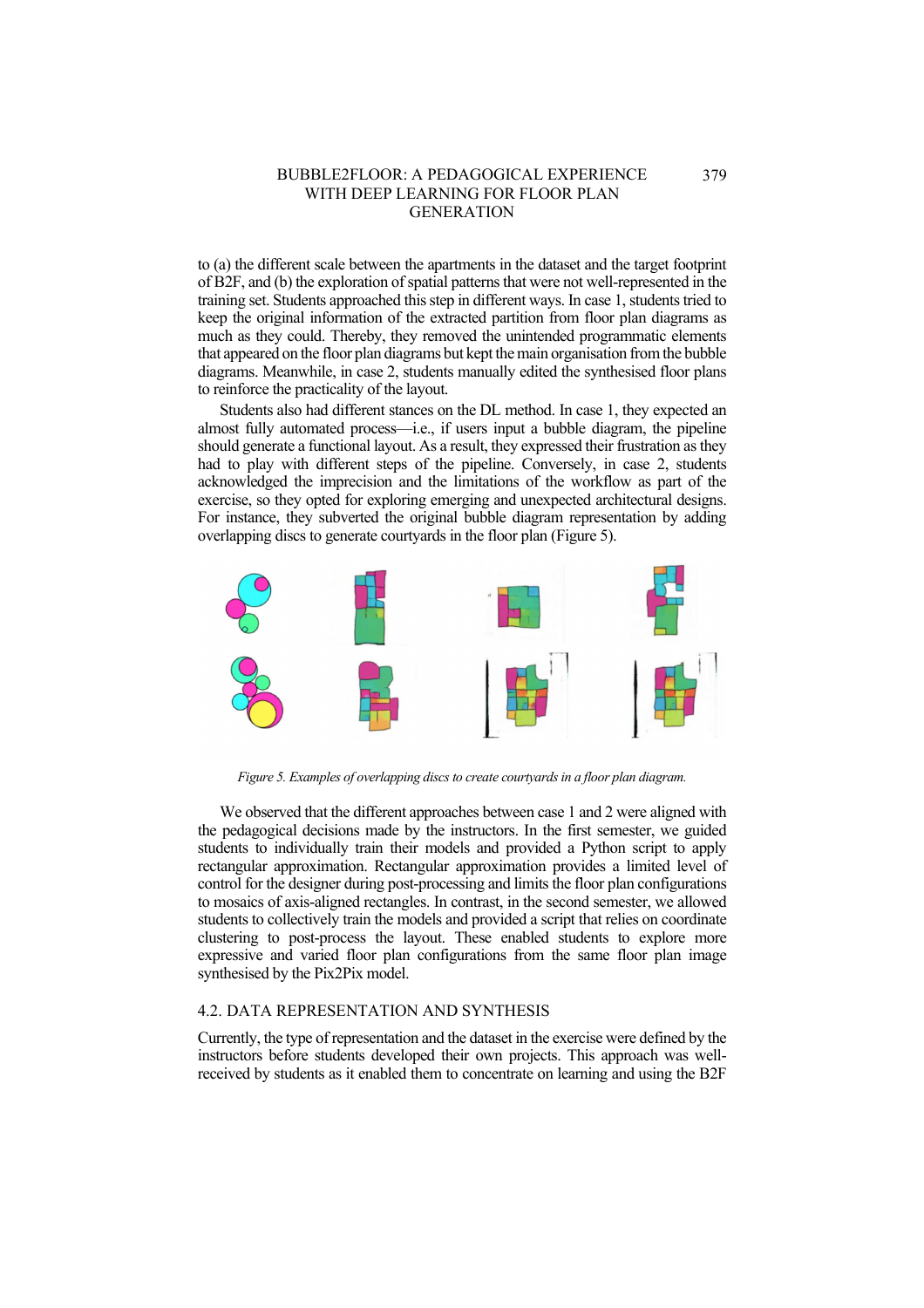pipeline in the three-week span of this module. However, this choice resulted in some bottlenecks for design exploration, such as in the example of floorplan with courtyards (Figure 5). Ideally, the students should be able to create their own dataset and incorporate other forms of representation required by their design intentions, such as graphs, rectangular mosaics, etc.

### 4.3. TECHNICAL KNOWLEDGE AND DESIGN KNOWLEDGE

A programming background was a prerequisite for this course, which enabled us to introduce fundamentals of DL and hands-on tutorials with PyTorch as DL framework. However, we minimised the discussion on in-depth concepts related to the DL models used in B2F. As a result, while the students could use the pipeline to produce interesting designs, they faced technical issues that they could not address by themselves.

During this exercise, we observed signs of mode collapse in the trained models. Mode collapse is a phenomenon where a GAN generator exploits a part of the dataset distribution, constraining its output to similar results. For instance, the model keeps generating orange rooms even if the input bubble diagram has no orange discs (Figure 6). The second problem was the generation of images with blurry edges and mixed colours, which complicates the extraction of floor plan geometry. This issue might be a result of various factors, such as the small size of the training dataset, the choice of loss function, or the hyper-parameter tuning.

Typically, the target audience of this course did not possess in-depth technical knowledge ofDL, which is essential to understand how to overcome training problems. A trivial solution would be to extend the technical aspect of the module to address these methods so students could solve common DL problems and even evaluate the performance of multiple models for floor plan generation. However, this can be challenging in a course designed for architecture students. Another alternative is to embrace students from data science, engineering, and computer science to form interdisciplinary teams, which has been successfully tested in other courses at CMU, such as Art and Machine Learning (E. Kang et al., 2018).



*Figure 6. Two examples of mode collapse in training.* 

## 4.4. INTERACTION AND INTEROPERABILITY

The use of Jupyter Notebooks allowed students to interactively run and inspect different functions and components of the pipeline, which includes the logic of the GAN model and learning algorithm. However, we observed issues in interoperability—the connection and exchange of information between the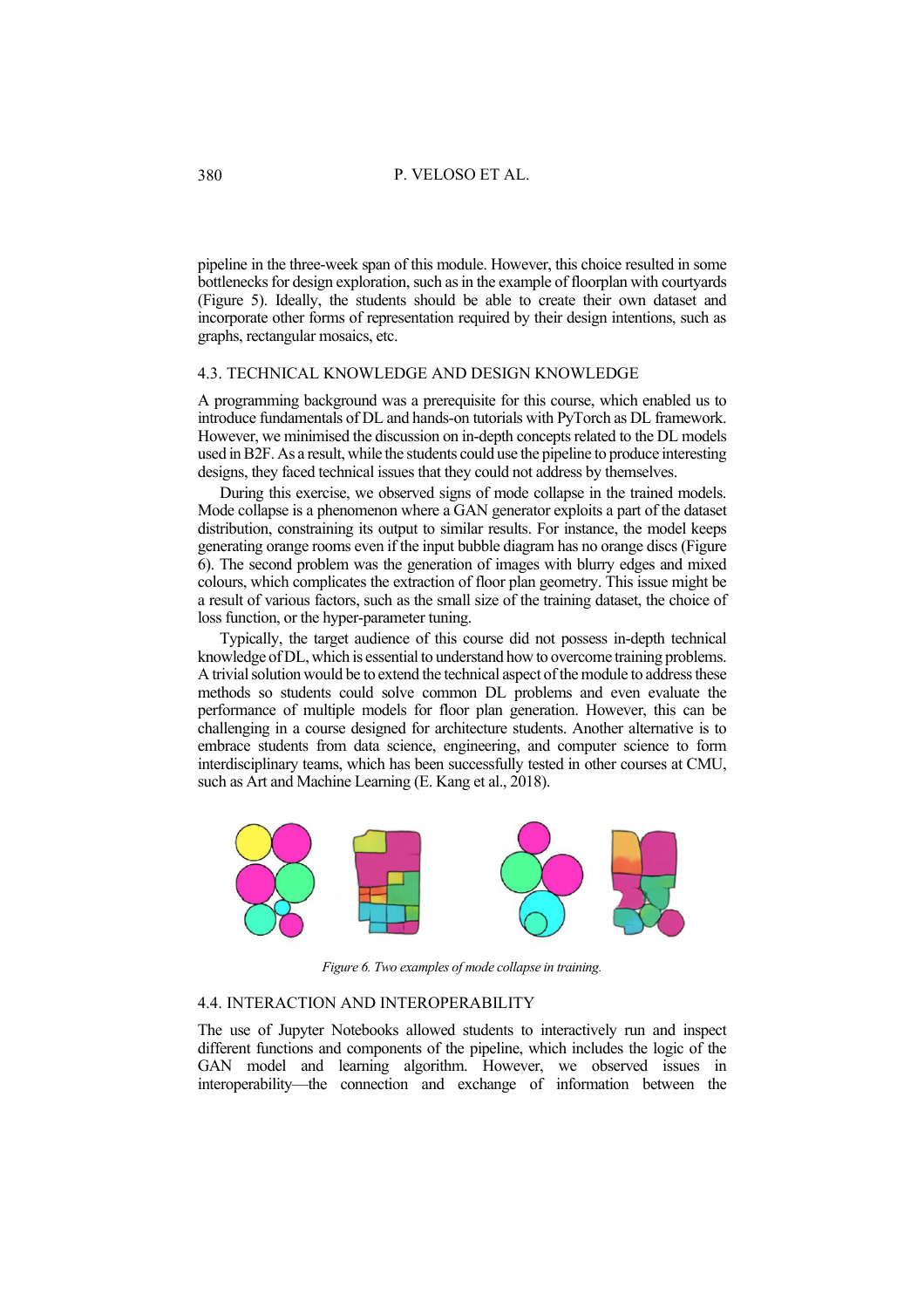development environment (Jupyter Notebooks) and the 3D modelling tools (Rhino 6/Grasshopper). These interoperability issues hinder the design process, as switching between these platforms during data generation, training, and inference phases is timeconsuming and distracting.

## 4.5. COMPUTING PLATFORMS AND PERFORMANCE

We used Jupyter Notebooks on Google Colab as an interactive and cloud-based development platform for B2F. On the one hand, this provided the same development environment and computation power for all students with close-to-no setup time across different sections of this course. On the other hand, this decision came at a cost; the free tier of Colab service relies on limited shared computing resources, which significantly slowed down the training and inference processes. In this setting, training our model takes over 10 hours, and the inference step takes a few seconds. This hampers students' capacity to investigate the affordances of the GAN model and, consequently, to take informed decisions and explore design alternatives. On higherend GPUs, such as an RTX A6000, training the model with a relatively small data set for 100 epochs takes less than 20 minutes, and the inference step is executed in real time; however, this would be expensive for pedagogical purposes.

#### **5. Conclusion and Discussion**

The pedagogical experience with B2F establishes a deliberate position for the architect and DL. Instead of being end-users of a black-box design tool, the students are engaged in the different stages of B2F, including (a) data synthesis, (b) training the model, (c) translating the model output into proper design representations, and (d) human-AI interaction to explore design alternatives. Besides, DL is not only treated as a novel source for spatial sensibilities but also as a tool to explore solutions subject to real design, software, and hardware constraints.

By situating designers as active agents in the customisation and deployment of a pipeline for housing design, this experience revealed opportunities, frictions, and challenges for future practises based on DL. It is a step towards making DL accessible for architecture students to explore different design problems. It aims at providing the next generation of designers with the relevant skills and access to expert jobs and entrepreneurship in areas of AEC that will be drastically affected by AI. Moreover, it promotes the protagonist role of the profession in the technological development of the AEC industry and in the exploration of innovative design methods to pressing issues in design, such as the design of sustainable, safe, and affordable housing.

### **Acknowledgements**

We would like to express our gratitude to Prof. Ramesh Krishnamurti, Prof. Daniel Cardoso Llach and Prof. Omar Khan for their support in the ideation and development of the course. We would also like to thank Prof. Krishnamurti for reviewing the final version of this document. Finally, we would like to thank our students from the courses Learning Matters, Exploring Artificial Intelligence in Architecture and Design (Spring 2021), and Inquiries into Machine Learning & Design (Fall 2021).